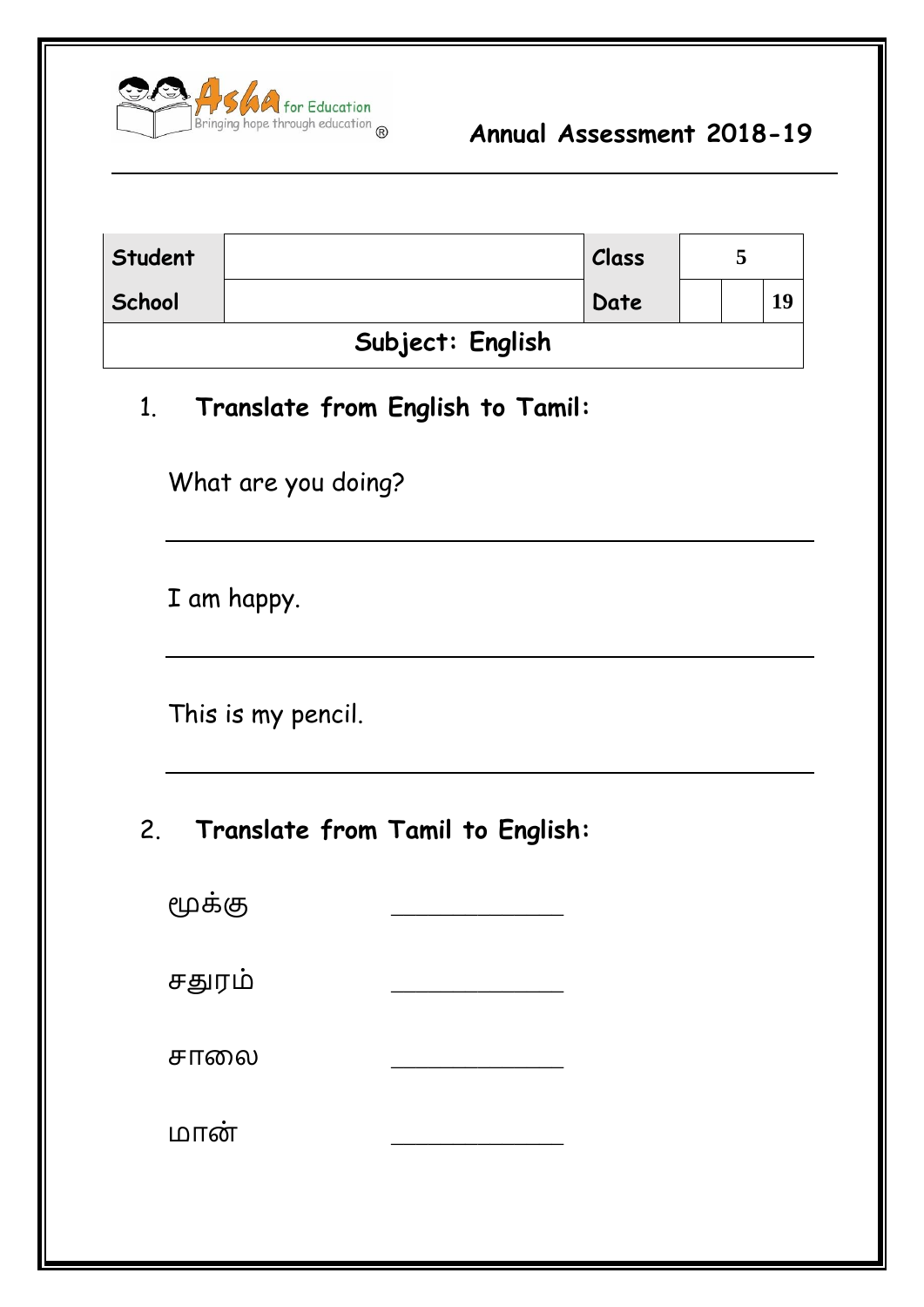

# 3. **Complete each sentence by choosing the correct word:**

Those clothes are \_\_\_\_\_\_\_\_\_ (too / two) expensive.

I saw a \_\_\_\_\_\_\_\_\_\_\_ (be / bee) on the flower.

Do you like my \_\_\_\_\_\_\_\_ (new / knew) dress.

4. **Use capital letters, question marks (?) and full stops (.) at the right places:**

can i use your pencil

chennai is the capital of tamilnadu

who is your friend

kamala and i went to delhi yesterday

 $\overline{\phantom{a}}$  , and the contract of the contract of the contract of the contract of the contract of the contract of the contract of the contract of the contract of the contract of the contract of the contract of the contrac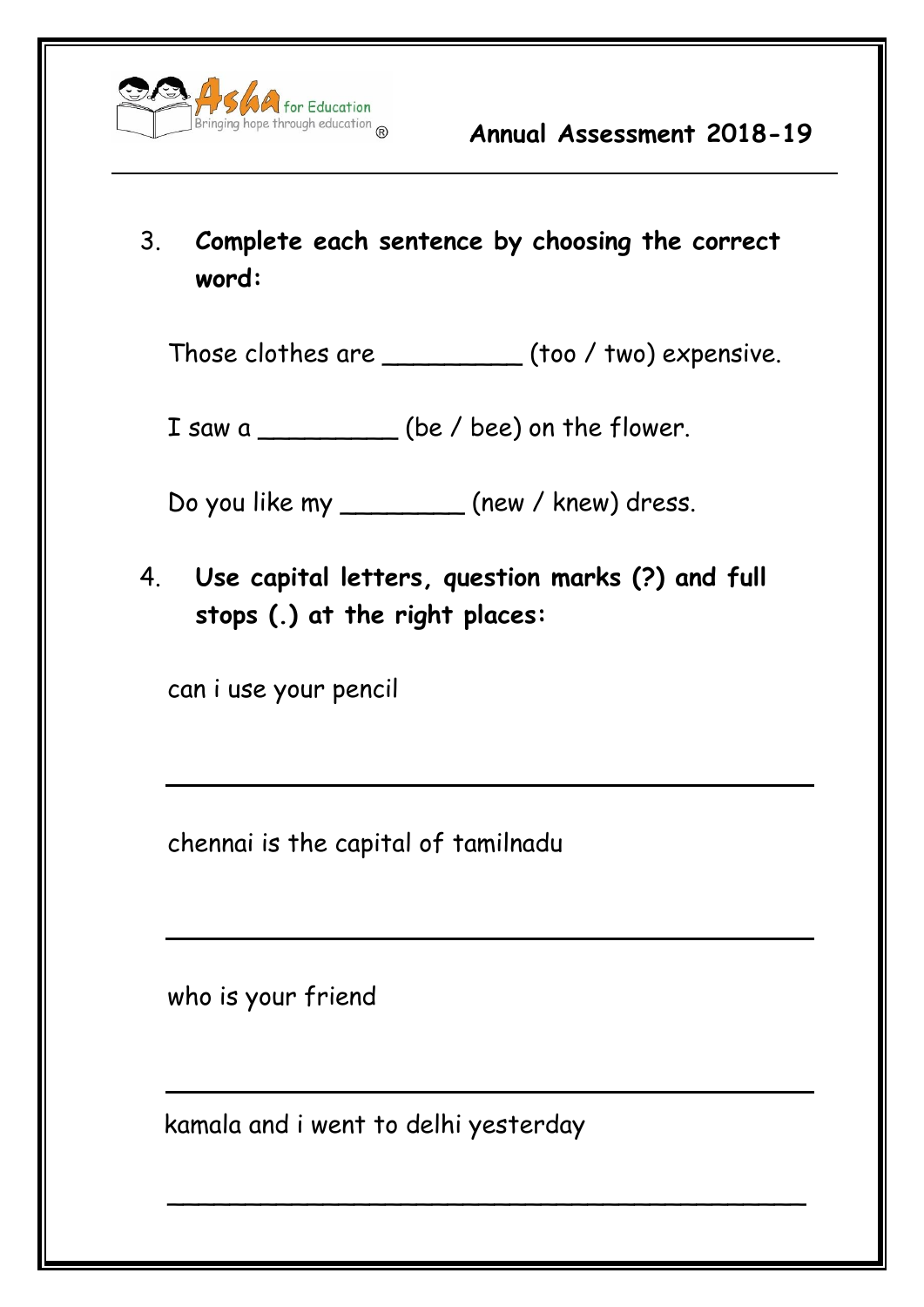

# 5. **Give past tense for the following:** Eg: walk – walked

| Stay  |  |
|-------|--|
| Cross |  |
| Go    |  |
| Write |  |

### 6. **Read the following passage and answer the questions that follow:**

#### **Preparing food**

Jack was hungry. He walked to the kitchen. He got out some eggs. He took out some oil. He placed a pan on the stove. Next, he turned on the heat. He poured the oil into the pan. He cracked the eggs into a bowl. He stirred the eggs. Then, he poured them into the hot pan. He waited while the eggs cooked. They cooked for two minutes.

Next, Jack put the eggs on a plate. He placed the plate on the dining room table. Jack loved looking at his eggs. They looked pretty on the white plate. He ate the eggs with a spoon. They were good.

➢ The egg cooked for \_\_\_\_\_\_\_\_\_\_ minutes.